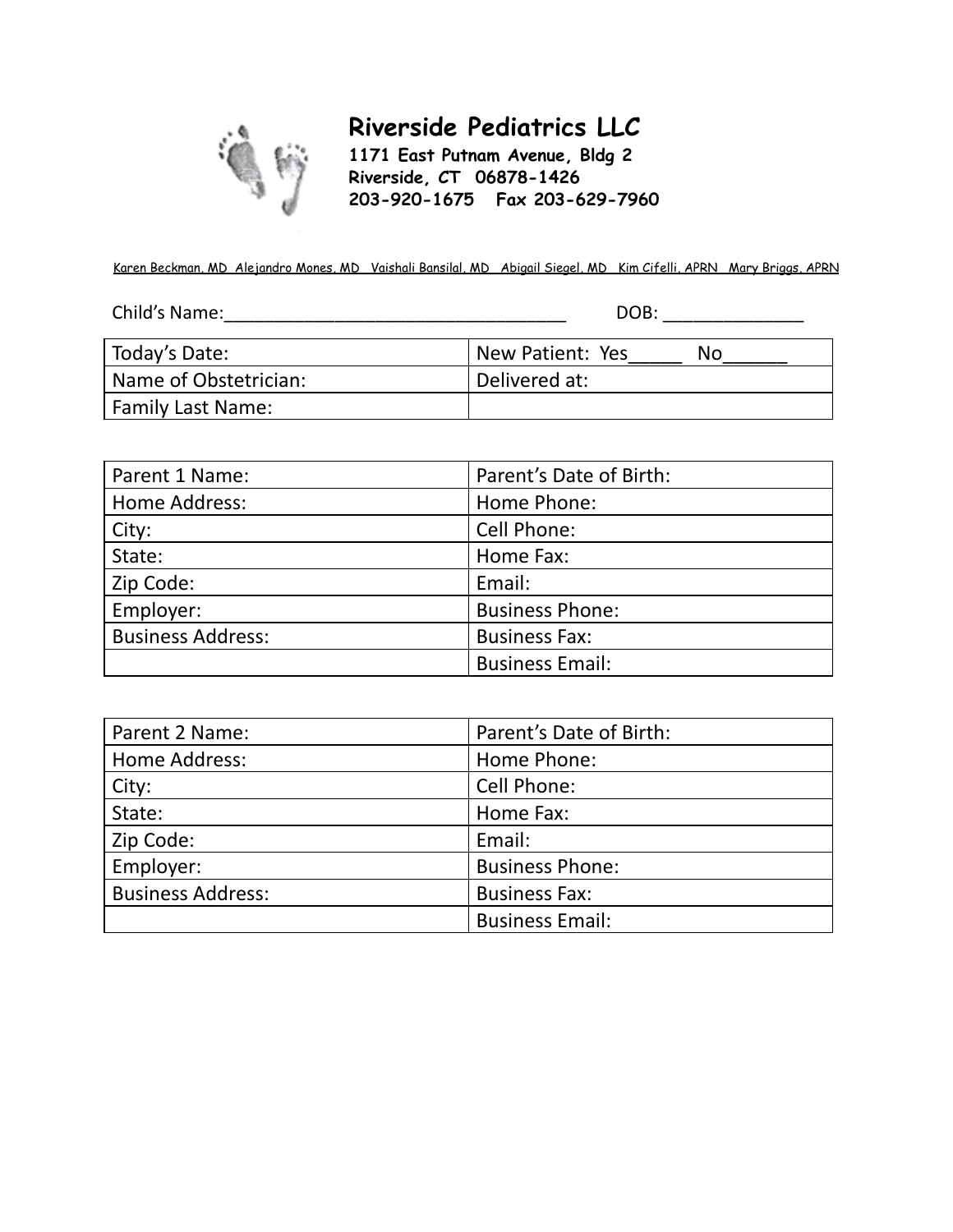#### Riverside Pediatrics, LLC Official Financial Policies Payment Agreement

\*All patients are required to bring a valid insurance card and credit card to each visit.

Credit cards will be used for any deductible or other medical expenses not covered by insurance that are not paid while in the office and remain unpaid 30 days after patient bill date. \*

IF YOU HAVE A MANAGED CARE PLAN IN WHICH WE DO PARTICIPATE:

- 1. You are responsible for providing us with CURRENT and ACCURATE insurance information at each visit. Notify us IMMEDIATELY of any insurance changes. We will bill your insurance company directly for our services. Your child's name should appear on your insurance card and if a doctor's name is required on the card as your Primary Care Physician, it must be a name of a Riverside Pediatrics, LLC doctor, otherwise full payments may be due at the time of each visit.
- 2. Copays must be paid at the time of service. If you cannot pay while in the office, payment must be paid by the end of the business day. Failure to do so will result in an additional charge of \$25.00.
- 3. You may be responsible for fees if routine services provided are not covered by your insurance plan, or if your insurance company denies payment for covered services. You are also responsible for fees incurred if we do not have your current insurance information AT THE TIME OF SERVICE.
- 4. There is an additional fee billed to insurance for After Hours Care, including weekends. By receiving services during after hours, you are accepting responsibility for any balance remaining, not covered by your insurance.

#### IF YOU HAVE A PRIVATE INSURANCE IN WHICH WE DO NOT PARTICIPATE

- 1. Professional services rendered are charged to the patient, not your insurance company. Payment is expected as services are rendered. We accept cash, checks, Mastercard, Visa, and American Express. Your insurance company should reimburse you for your payments.
- 2. You will receive a superbill for each visit. We will submit your initial claim to your insurance plan on your behalf, as a courtesy, and reimbursement will be paid to you directly. If you wish to file a charge with your company yourself, you must obtain a claim form from your carrier. Complete your portion of the form (Part 1 of Part A), attach a copy of the superbill and submit it to your insurance company according to their directions. The doctor's signature, which appears on the superbill, verifies the services rendered. Whether we file a claim initially for you, or you file directly, your balance on account with us will remain a patient responsibility and will be collected as such.
- 3. You will receive a monthly statement if you have a balance due. Payment for services is the patient's responsibility even if the insurance company wrongfully denies the claim. Our office will not collect your insurance payment or negotiate a settlement on a disputed claim. If your claim is denied, you should communicate directly with your insurance company.

IF YOU DO NOT HAVE INSURANCE COVERAGE (SELF-PAY)

1. If you do not have medical coverage, payment in full is due at the time of service. We accept cash, checks, Master Card, Visa, and American Express for your convenience.

COLLECTION/OVERDUE PAYMENT POLICIES

- 1. We require an active credit card be left on file for all families at Riverside Pediatrics. The credit card you provide will be charged for copays/balances not paid within 30 days of being billed.
- 2. If we must refer your account to a collection agency or law firm to collect an unpaid balance, you will be required to pay the cost of collection as well as the unpaid balance.
- 3. There is a \$25 fee in addition to any bank changes associated with checks not honored by our bank.
- 4. We cannot schedule any non-urgent child care appointments if there is an outstanding patient balance for more than 30 days. Also, completed forms will not be released for patients with an outstanding account balance over 30 days.
- 5. Patient balance more than 60 days overdue will be subject to a cost of collection of 18% of the principal balance.
- 6. Patient failure to pay balances for more than 60 days is the reason for termination of the physician-patient relationship at Riverside Pediatrics.

#### MISSED VISITS

Well visits not canceled 24 hours prior to the scheduled appointment will be subject to a **\$100.00** charge. Sick visits not canceled at least 2 hours prior to the scheduled appointment will be subject to a **\$100.00** charge.

We value our patients and their families' time. Please come on time to your appointment so that we are not delayed in seeing other patients. If you are more than 15 minutes late arriving, patients may not be able to be seen by the physician and therefore, will be subject to the missed visit fee.

#### **FORM ADMIN FEE - \$25 per form | MEDICAL RECORDS - \$0.65 per page**

Parent/Guardian Signature: \_

Date: \_\_\_\_\_\_\_\_\_\_\_\_\_\_\_\_\_\_\_\_\_\_\_\_\_\_\_\_\_\_\_\_\_\_\_\_\_\_\_\_\_\_\_\_\_\_\_\_\_\_\_\_\_\_\_\_\_\_\_\_\_\_\_\_\_\_\_\_\_\_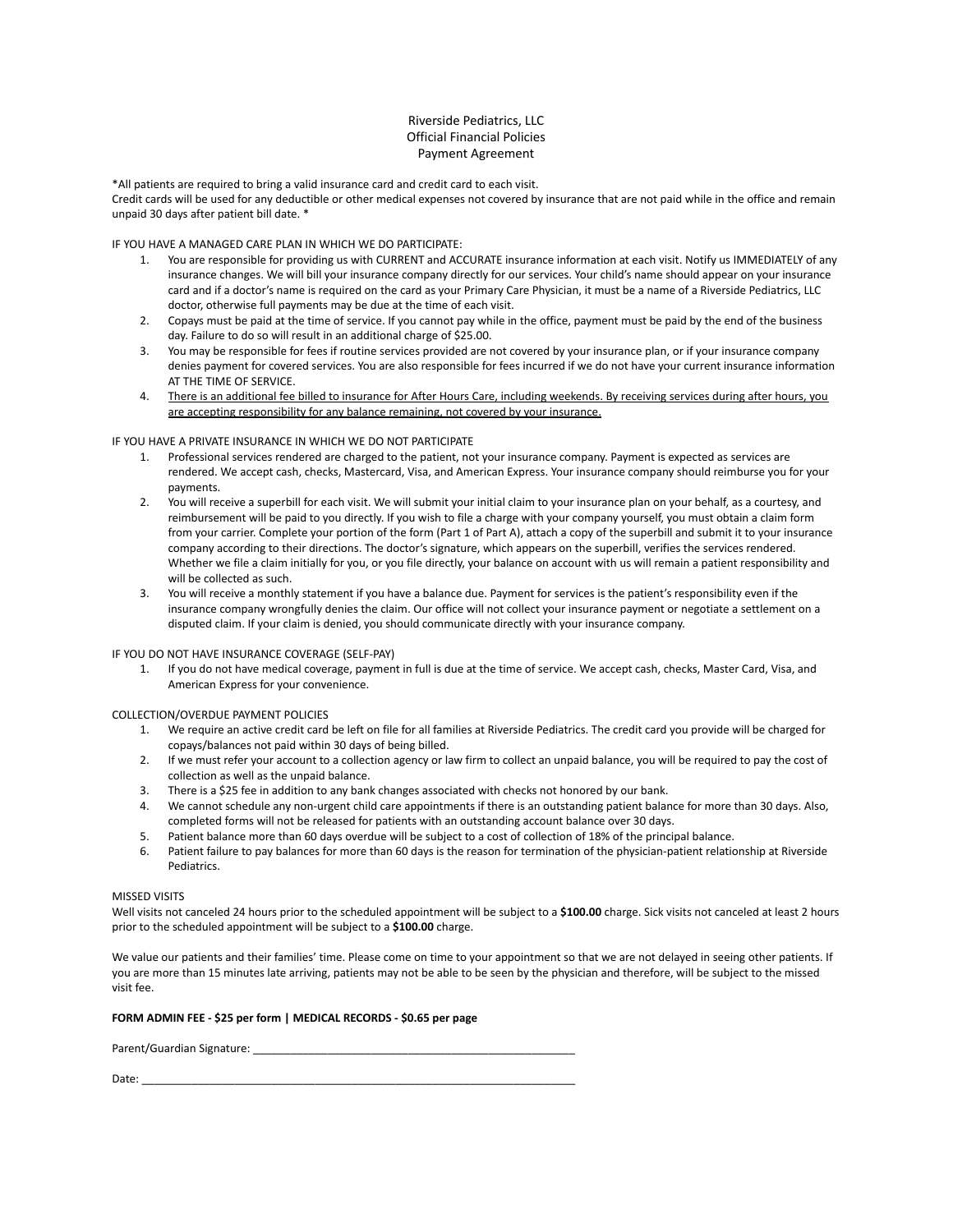#### Riverside Pediatrics, LLC 1171 E. Putnam Avenue, Bldg. 2 Riverside, CT 06878

#### NOTICE OF PRIVACY PRACTICES ACKNOWLEDGEMENT

I understand that, under the Health Insurance Portability & Accountability Act of 1996 ("HIPAA"), I have certain rights to privacy regarding my protected health information. I understand that the information can and will be used to:

- Conduct, plan, and direct treatment and follow-up among the multiple healthcare providers who may be involved in that treatment directly and indirectly.
- Obtain payment from third-party payers.
- Conduct normal healthcare operations such as quality assessments and physician certifications.

I have received, read, and understand your *Notice of Privacy Practices* containing a more complete description of the uses and disclosures of my health information. I understand that this organization has the right to change its *Notice of Privacy Practices* from time to time and that I may contact this organization at any time at the address above to obtain a current copy of the *Notice of Privacy Practices*.

I understand that I may request in writing that you restrict how my privacy information is used or disclosed to carry out treatment, payment, or health care operations. I also understand that you are not required to agree to my requested restrictions, but if you do not agree then you are bound to abide by such restrictions.

Patient Name: \_\_\_\_\_\_\_\_\_\_\_\_\_\_\_\_\_\_\_\_\_\_\_\_\_\_\_\_\_\_\_\_\_\_\_\_\_\_\_\_\_\_\_\_\_\_\_\_\_\_\_\_\_\_\_\_\_\_\_\_\_\_\_\_\_\_\_\_\_\_\_\_\_\_\_\_\_\_\_\_\_\_\_\_\_\_\_\_

Date: \_\_\_\_\_\_\_\_\_\_\_\_\_\_\_\_\_\_\_\_\_\_\_\_\_\_\_\_\_\_\_\_\_\_\_\_\_\_\_\_\_\_\_\_\_\_\_\_\_\_\_\_\_\_\_\_\_\_\_\_\_\_\_\_\_\_\_\_\_\_\_\_\_\_\_\_\_\_\_\_\_\_\_\_\_\_\_\_\_\_\_\_\_\_\_\_

#### OFFICE USE ONLY

I attempted to obtain the patient's signature in acknowledgement on this *Notice of Privacy Practices Acknowledgement,* but was unable to do so as documented below.

\_\_\_\_\_\_\_\_\_\_\_\_\_\_\_\_\_\_\_\_\_\_\_\_\_\_\_\_\_\_\_\_\_\_\_\_\_\_\_\_\_\_\_\_\_\_\_\_\_\_\_\_\_\_\_\_\_\_\_\_\_\_\_\_\_\_\_\_\_\_\_\_\_\_\_\_\_\_\_\_\_\_\_\_\_\_\_\_\_\_\_\_\_\_\_\_\_\_\_\_\_\_\_\_

\_\_\_\_\_\_\_\_\_\_\_\_\_\_\_\_\_\_\_\_\_\_\_\_\_\_\_\_\_\_\_\_\_\_\_\_\_\_\_\_\_\_\_\_\_\_\_\_\_\_\_\_\_\_\_\_\_\_\_\_\_\_\_\_\_\_\_\_\_\_\_\_\_\_\_\_\_\_\_\_\_\_\_\_\_\_\_\_\_\_\_\_\_\_\_\_\_\_\_\_\_\_\_\_ \_\_\_\_\_\_\_\_\_\_\_\_\_\_\_\_\_\_\_\_\_\_\_\_\_\_\_\_\_\_\_\_\_\_\_\_\_\_\_\_\_\_\_\_\_\_\_\_\_\_\_\_\_\_\_\_\_\_\_\_\_\_\_\_\_\_\_\_\_\_\_\_\_\_\_\_\_\_\_\_\_\_\_\_\_\_\_\_\_\_\_\_\_\_\_\_\_\_\_\_\_\_\_\_

\_\_\_\_\_\_\_\_\_\_\_\_\_\_\_\_\_\_\_\_\_\_\_\_\_\_\_\_\_\_\_\_\_\_\_\_\_\_\_\_\_\_\_\_\_\_\_\_\_\_\_\_\_\_\_\_\_\_\_\_\_\_\_\_\_\_\_\_\_\_\_\_\_\_\_\_\_\_\_\_\_\_\_\_\_\_\_\_\_\_\_\_\_\_\_\_\_\_\_\_\_\_

\_\_\_\_\_\_\_\_\_\_\_\_\_\_\_\_\_\_\_\_\_\_\_\_\_\_\_\_\_\_\_\_\_\_\_\_\_\_\_\_\_\_\_\_\_\_\_\_\_\_\_\_\_\_\_\_\_\_\_\_\_\_\_\_\_\_\_\_\_\_\_\_\_\_\_\_\_\_\_\_\_\_\_\_\_\_\_\_\_\_\_\_\_\_\_\_\_\_\_\_\_\_

\_\_\_\_\_\_\_\_\_\_\_\_\_\_\_\_\_\_\_\_\_\_\_\_\_\_\_\_\_\_\_\_\_\_\_\_\_\_\_\_\_\_\_\_\_\_\_\_\_\_\_\_\_\_\_\_\_\_\_\_\_\_\_\_\_\_\_\_\_\_\_\_\_\_\_\_\_\_\_\_\_\_\_\_\_\_\_\_\_\_\_\_\_\_\_\_\_\_\_\_\_\_\_

Reason:

Signature:

Relationship to Patient:

Date: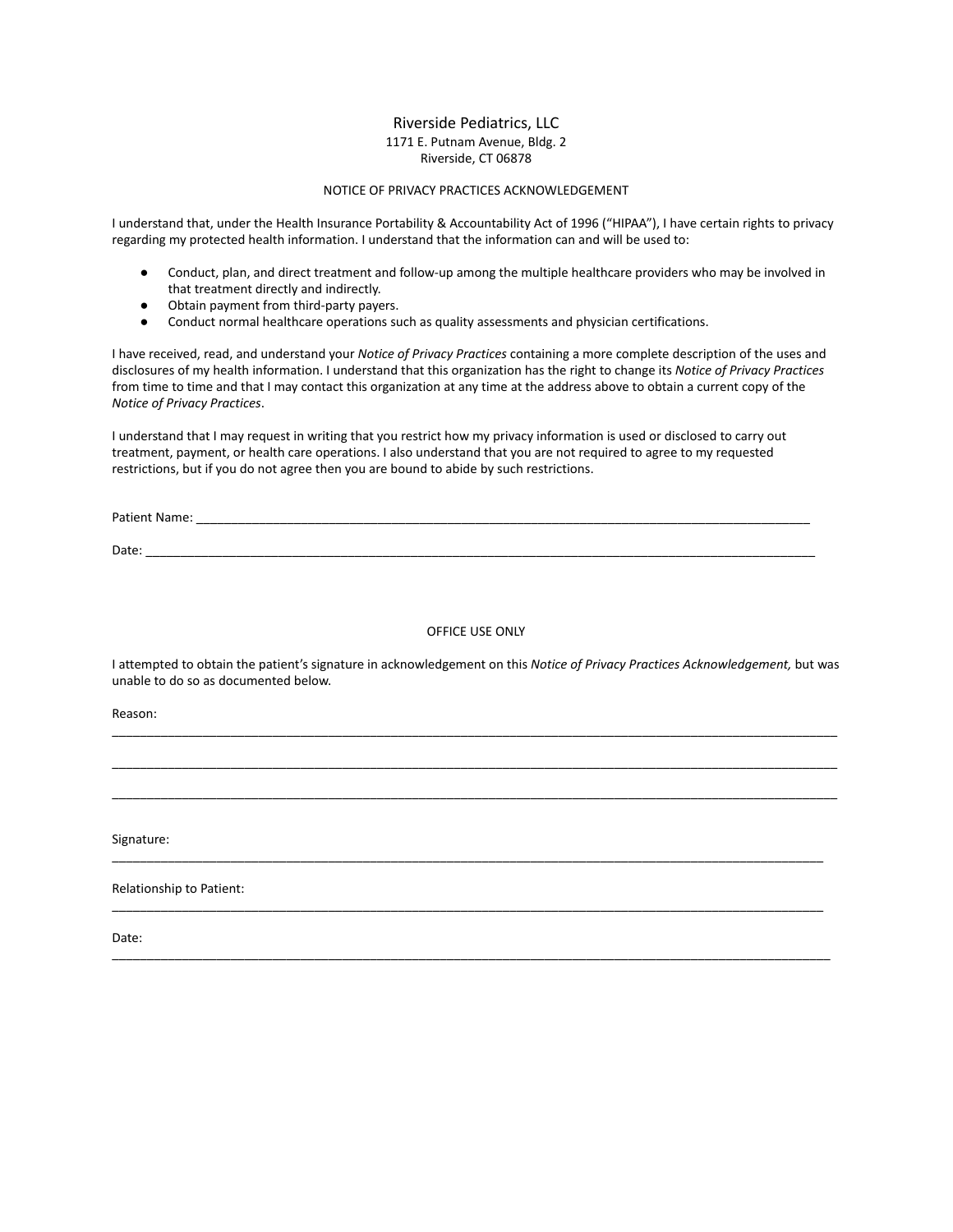### Riverside Pediatrics, LLC 1171 E. Putnam Avenue, Bldg. 2 Riverside, CT 06878

## **Required Credit Card Authorization Form**

Please provide the following information to be kept on file. Refer to the Payment Agreement form.

| <b>Family Name</b>             |      |                                                        |      |          |  |
|--------------------------------|------|--------------------------------------------------------|------|----------|--|
| Name of Child/Children         |      |                                                        |      |          |  |
| Circle one:                    | Visa | Mastercard                                             | Amex | Discover |  |
| Credit card #                  |      |                                                        |      |          |  |
| Expiration:                    |      |                                                        | CVV: |          |  |
|                                |      | Please print the name as it appears on the credit card |      |          |  |
| <b>Authorization Signature</b> |      |                                                        |      |          |  |
| Date                           |      |                                                        |      |          |  |

\_\_\_\_\_\_\_\_\_\_\_\_\_\_\_\_\_\_\_\_\_\_\_\_\_\_\_\_\_\_\_\_\_\_\_\_\_\_\_\_\_\_\_\_\_\_\_\_\_\_\_\_\_\_\_\_\_\_\_\_\_\_\_\_\_\_\_\_\_\_\_\_\_\_\_\_\_\_\_\_\_\_\_\_\_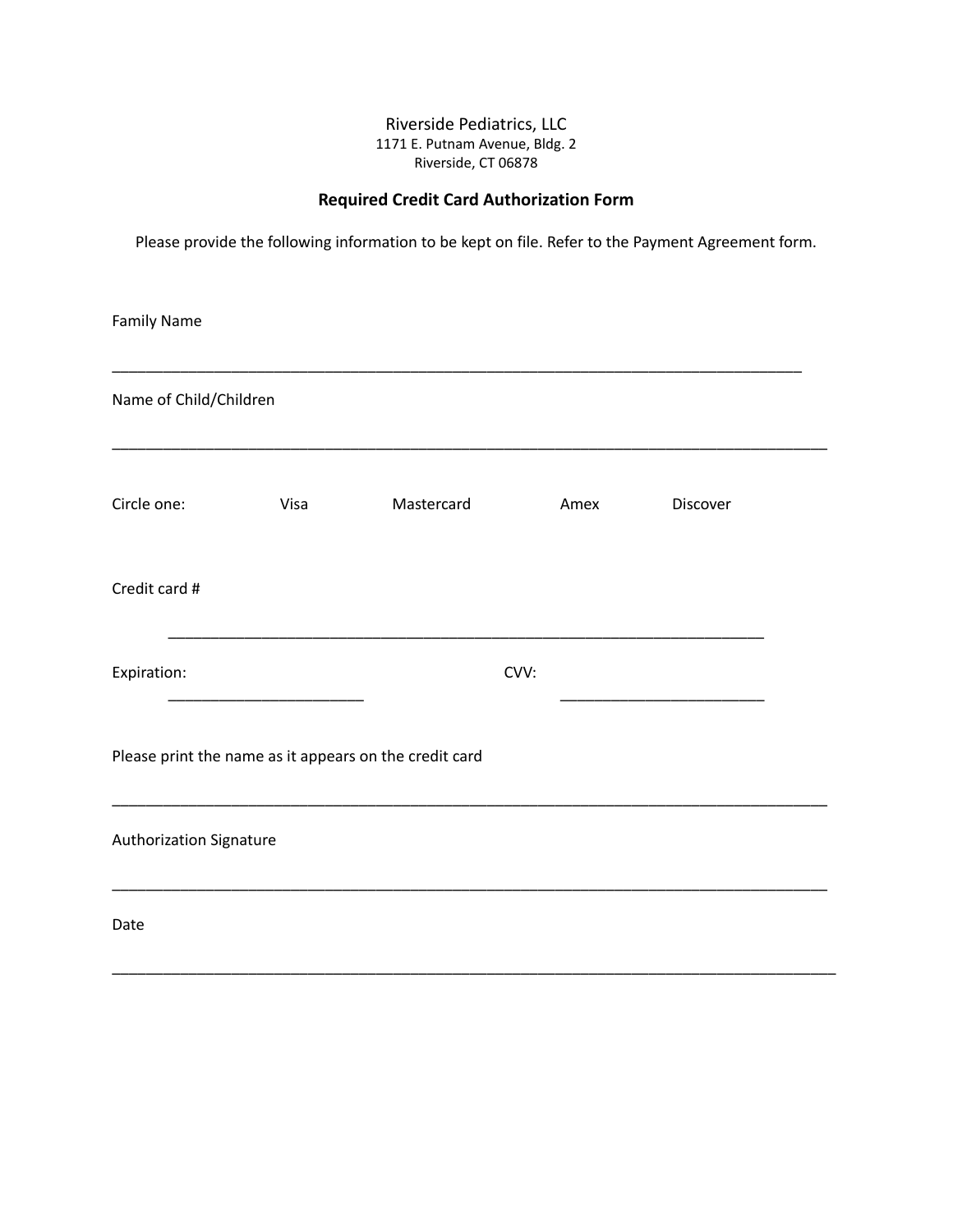## **List all children including patient:**

| Last Name | First Name | Sex | Date of Birth | Major Illness |     | Lives w/patient |
|-----------|------------|-----|---------------|---------------|-----|-----------------|
|           |            | M   |               |               | Yes | No              |
|           |            | M   |               |               | Yes | No              |
|           |            | M   |               |               | Yes | No              |
|           |            | M   |               |               | Yes | No              |
|           |            | M   |               |               | Yes | No              |
|           |            | M   |               |               | Yes | No              |
|           |            | M   |               |               | Yes | No              |

## **Insurance Information**

Check here if you do not have medical insurance \_\_\_\_\_\_\_

| Name of primary insurance company: |
|------------------------------------|
| Insurance company address/PO Box:  |
| Responsible party name:            |
| Responsible party's date of birth: |
| Member ID number:                  |
| Group number:                      |
| Signature of responsible party:    |

| Name of secondary insurance company: |
|--------------------------------------|
| Insurance company address/PO Box:    |
| Responsible party name:              |
| Responsible party's date of birth:   |
| Member ID number:                    |
| Group number:                        |
| Signature of responsible party:      |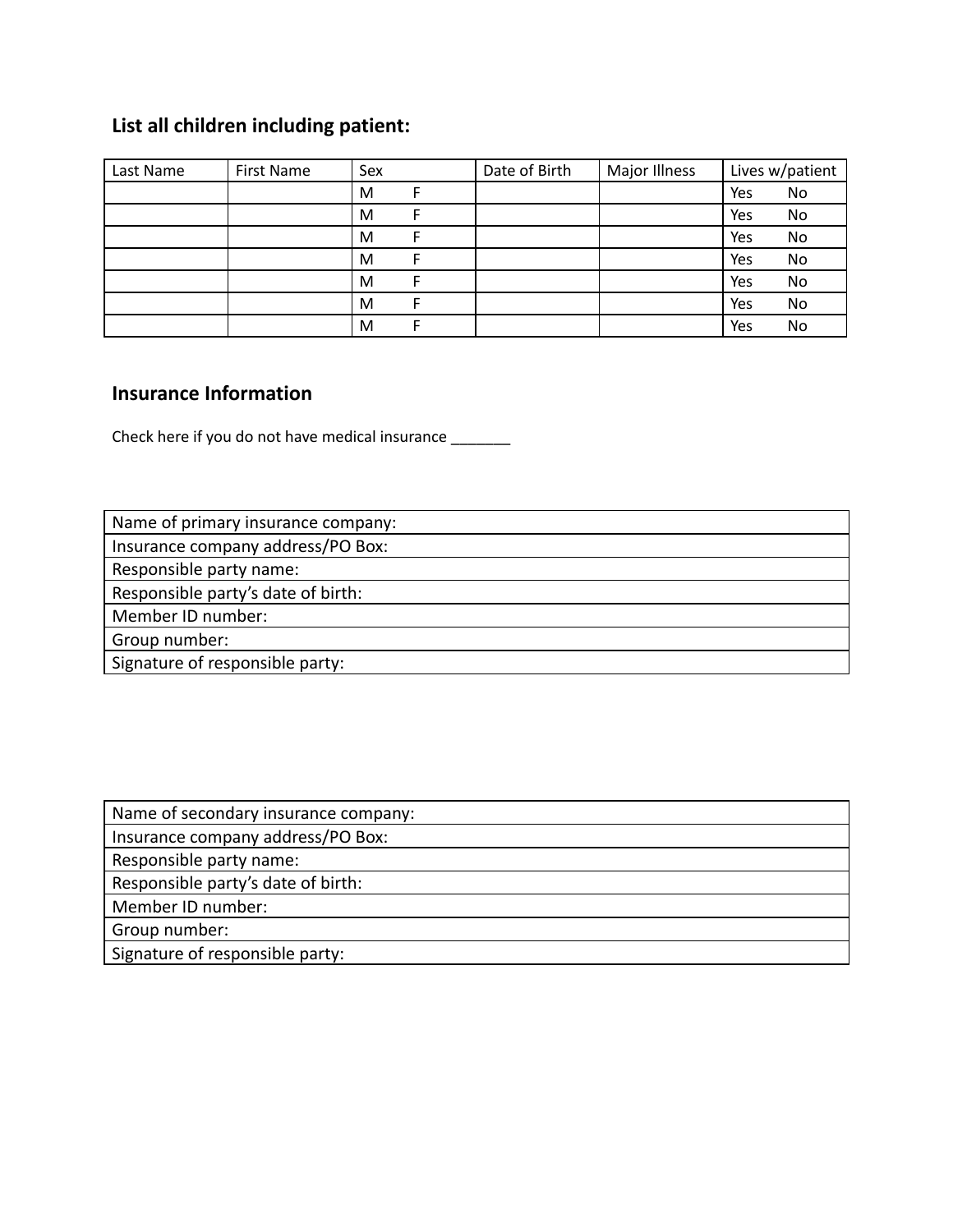### Riverside Pediatrics, LLC 1171 E. Putnam Avenue, Bldg. 2 Riverside, CT 06878

I, \_\_\_\_\_\_\_\_\_\_\_\_\_\_\_\_\_\_\_\_\_\_\_\_\_\_\_ legal guardian of \_\_\_\_\_\_\_\_\_\_\_\_\_\_\_\_\_\_\_\_\_\_\_\_\_\_\_\_\_\_\_\_\_\_\_\_\_\_\_\_\_\_

give the following adults permission to make decisions regarding the necessary and/or routine treatment of my child including but not limited to examinations, injections, immunizations, and/or diagnostic procedures including x-rays or laboratory analysis.

I understand that myself and those listed below will have the authority to authorize treatment. I also authorize treatment (except immunization) of my teen (16 years of age or older) without requiring the presence of an adult. However, if my teen needs immunizations, and comes in alone, a parent/guardian must be available by phone for verbal consent.

| Name: | Phone: | Relationship: |
|-------|--------|---------------|
| Name: | Phone: | Relationship: |
| Name: | Phone: | Relationship: |
| Name: | Phone: | Relationship: |

I understand that any person bringing the patient for treatment not listed above must have a letter of consent or treatment may be refused or delayed. I understand that, in an emergency, efforts will be made to contact me prior to rendering of medical treatment, but medical treatment will not be withheld if I cannot be reached.

This authorization will remain in effect unless so designated in writing that such consent for treatment of minors is canceled. I have read all the information on this sheet and have provided the above answers. I certify that this information is true and correct to the best of my knowledge. I will notify Riverside Pediatrics, LLC of any changes as to the health status of my children or the above information.

Who may we contact in case of an emergency?

| Name: | Phone: | Relationship:       |
|-------|--------|---------------------|
| Name: | Phone: | elationship:<br>ke, |

Completed by (print name): \_\_\_\_\_\_\_\_\_\_\_\_\_\_\_\_\_\_\_\_\_\_\_\_\_\_\_\_\_\_\_\_\_\_\_\_\_\_\_\_\_\_\_\_\_\_\_\_\_\_\_\_\_\_\_\_\_\_\_\_\_\_ Signature:\_\_\_\_\_\_\_\_\_\_\_\_\_\_\_\_\_\_\_\_\_\_\_\_\_\_\_\_\_\_\_\_\_\_\_\_\_\_\_\_\_\_\_\_\_\_\_\_\_\_\_\_\_\_\_\_\_\_\_\_\_\_\_\_\_\_\_\_\_\_\_\_\_\_\_\_\_ Date: